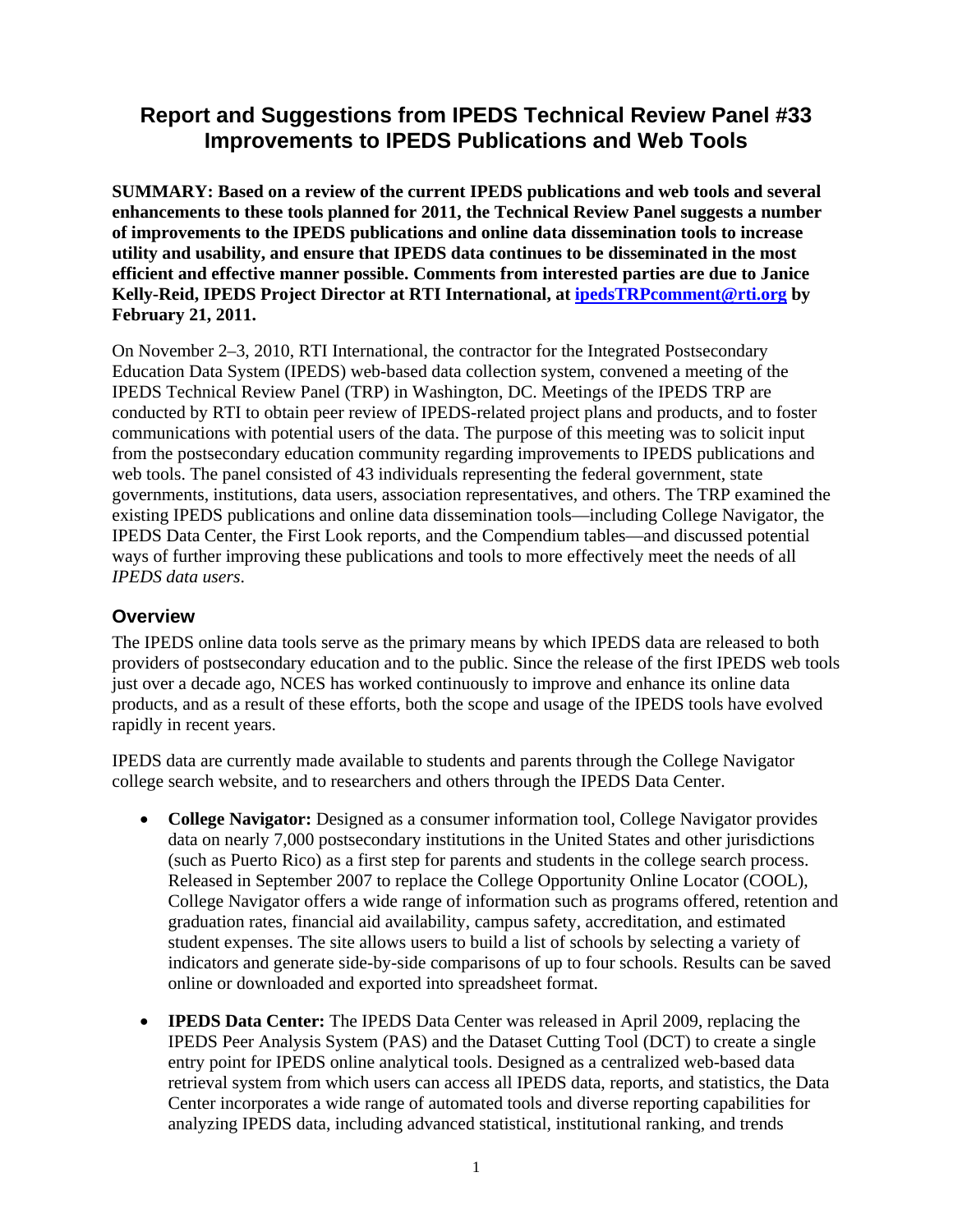analysis reports and the ability to construct customized data sets and download full data files for one or more institutions.

According to NCES site usage reports, College Navigator is currently the second most visited area of the NCES website, with 1,068,335 page views in August 2010—nearly 10 times the number of visits the site received during the same time period in 2007; and the Data Center is the third most visited area of the NCES website, with 804,346 page views in August 2010—approximately 40 times the number of visitors to both PAS and DCT combined during the same time period in 2008.

With the population of users accessing these tools broadening, NCES has identified a number of improvements to the IPEDS web tools to further expand their utility and versatility for all data users. Most recently, this included integrating the previously disparate Executive Peer Tool (ExPT) into the Data Center and releasing an enhanced version of the Create Group Statistics functionality within the Data Center. NCES also released the IPEDS State Data Center in January 2011, to provide access to state-level comparison data across a wide range of IPEDS variables.

In addition, NCES is in the process of planning improvements and next steps for the IPEDS online tools in 2011. These include the following:

- Continuing to improve College Navigator while maintaining the current ease of use and simplicity of navigation.
- Continuing to improve on the IPEDS Data Center functions and features.
- Developing a table generator within the IPEDS Data Center to replace the IPEDS Data Analysis System (DAS). (Other NCES postsecondary sample surveys, including the National Postsecondary Student Aid Study (NPSAS), the Baccalaureate and Beyond Longitudinal Study (B&B), and the Beginning Postsecondary Students Longitudinal Study (BPS) have already replaced DAS with the new QuickStats and PowerStats guided table generators.)

In light of these changes, the IPEDS TRP convened in November 2010 to review both the recent and planned improvements to the IPEDS online tools, and to discuss these and other ways of further increasing the usefulness and relevance of the IPEDS publications and web tools to ensure that IPEDS data continue to be disseminated in the most efficient and effective manner possible.

### **Discussion Item 1: College Navigator**

The panel began by discussing the College Navigator college search website. The general consensus of the group was that College Navigator is a very good application and serves well as a first-run tool for students and parents beginning their search for postsecondary education. The group noted that one of College Navigator's strongest features is its simple and clean layout and cautioned against making too many changes to what is already a highly effective application.

However, the Higher Education Opportunity Act of 2008 (HEOA) includes provisions that require the U.S. Department of Education to report a number of new data elements on the College Navigator website. Currently, data in College Navigator are easy to access and the site is simple to navigate. The increase in required information raised concerns about difficulties in maintaining these characteristics for the intended audience of parents and students.

In response to these concerns, NCES presented the panel with a proposed new layout for presenting institutional data. In the current version of College Navigator, a search for an institution by name directs users to the institution's main page, with a short summary of general information displayed at the top of the screen (see figure 1).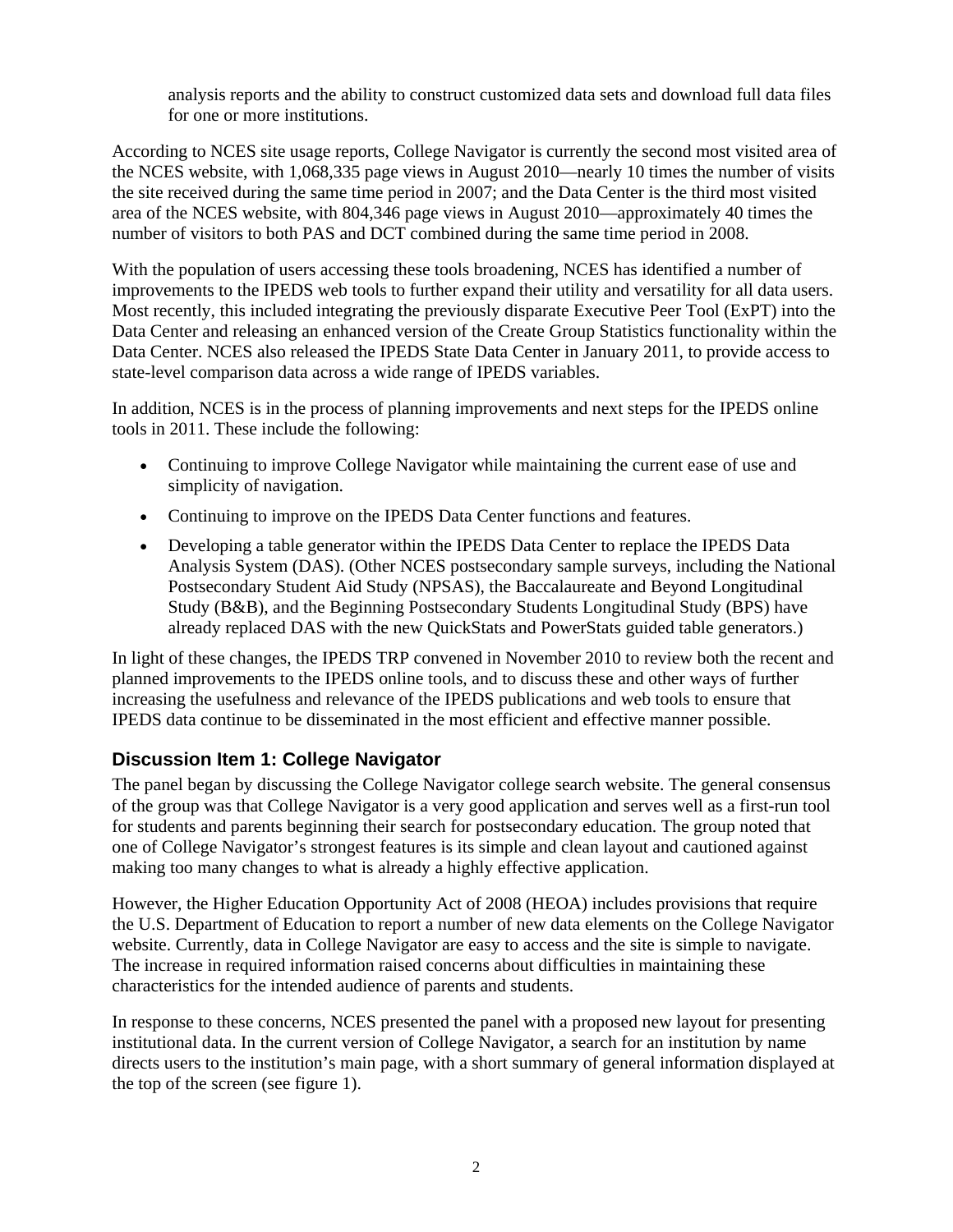#### **Figure 1**

| <b>University of California-Berkeley</b><br>Berkeley, California 94720 |                                                                                                                                                            | <b>Add to</b><br><b>Favorites</b> | <b>CL GILBOR</b><br>luma o<br>$\pm$<br>680<br>serato<br>٠<br>$\circ$<br>Vallejo o                                                                         |
|------------------------------------------------------------------------|------------------------------------------------------------------------------------------------------------------------------------------------------------|-----------------------------------|-----------------------------------------------------------------------------------------------------------------------------------------------------------|
| <b>General information:</b>                                            | (510) 642-6000                                                                                                                                             |                                   | Antioch<br>cas<br>Martinez <sub>o</sub><br>arinwood                                                                                                       |
| Website:                                                               | www.berkeley.edu                                                                                                                                           |                                   |                                                                                                                                                           |
| Type:                                                                  | 4-year, Public                                                                                                                                             |                                   | Richmond <sup>o</sup><br>Concord<br>Oakland Danville                                                                                                      |
| Awards offered:                                                        | Bachelor's degree<br>Postbaccalaureate certificate<br>Master's degree<br>Doctor's degree - research/scholarship<br>Doctor's degree - professional practice |                                   | San<br>$\circ$<br>San Leandro<br>Francisco<br>$\bullet$<br><b>Forms an Bruno of Hayward or Dublin</b><br><b>Galy Mateo o Redwood City and Participant</b> |
| <b>Campus setting:</b>                                                 | City: Midsize                                                                                                                                              |                                   |                                                                                                                                                           |
| <b>Campus housing:</b>                                                 | <b>Yes</b>                                                                                                                                                 |                                   | View Full Map                                                                                                                                             |
| <b>Student population:</b>                                             | 35,830 (25,530 undergraduate)                                                                                                                              |                                   | IPEDS ID: 110635                                                                                                                                          |
| Student-to-faculty ratio: 16 to 1                                      |                                                                                                                                                            |                                   | OPE ID: 00131200                                                                                                                                          |
| <b>Expand All Collapse All</b>                                         |                                                                                                                                                            |                                   |                                                                                                                                                           |
| <b>E GENERAL INFORMATION</b>                                           |                                                                                                                                                            |                                   |                                                                                                                                                           |
|                                                                        | 4 TUITION, FEES, AND ESTIMATED STUDENT EXPENSES                                                                                                            |                                   |                                                                                                                                                           |
| <b>E FINANCIAL AID</b>                                                 |                                                                                                                                                            |                                   |                                                                                                                                                           |
| <b>A NET PRICE</b>                                                     |                                                                                                                                                            |                                   |                                                                                                                                                           |
| <b>ENROLLMENT</b>                                                      |                                                                                                                                                            |                                   |                                                                                                                                                           |
| ADMISSIONS                                                             |                                                                                                                                                            |                                   |                                                                                                                                                           |
| 4 RETENTION AND GRADUATION RATES                                       |                                                                                                                                                            |                                   |                                                                                                                                                           |
| <b>A PROGRAMS/MAJORS</b>                                               |                                                                                                                                                            |                                   |                                                                                                                                                           |
| <b>E VARSITY ATHLETIC TEAMS</b>                                        |                                                                                                                                                            |                                   |                                                                                                                                                           |
| + ACCREDITATION                                                        |                                                                                                                                                            |                                   |                                                                                                                                                           |
| <b>E CAMPUS SECURITY</b>                                               |                                                                                                                                                            |                                   |                                                                                                                                                           |
| <b>E COHORT DEFAULT RATES</b>                                          |                                                                                                                                                            |                                   |                                                                                                                                                           |

Below the summary are expandable categories of various data components related to the institution. When all categories are expanded and the page is printed, the printed report for an institution like the one shown above may be as many as 17 pages long.

To simplify this layout, NCES proposes improvements to the institutional data page whereby users are directed to a consolidated 3-page summary report that presents the basic characteristics of the institution accompanied by charts, graphs, and tables of selected measures such as the number of applicants, admitted students, and enrolled students; estimated student expenses for in-state students living on campus, before and after grant and scholarship aid; the number of degrees and certificates awarded in a given academic year; and a list of the largest five undergraduate programs at the institution. Each measure would include a link directing users to additional information about that category (e.g., admissions, student financial aid, student enrollments and characteristics). Selecting this link would bring the user to the corresponding expandable tab on the current detailed information screen (shown in figure 1).

The panel was asked to review the proposed prototype and provide feedback. The general consensus of the group was that while there are some mechanical issues and finer details to be worked out, the approach itself is a good one. Panel members agreed that displaying data in charts and graphs is an improved means of presenting the information and that the proposed format is user-friendly, more intuitive to use, and more accessible for parents and students than the current format. Panel members also noted that giving users the ability to print out a clean and simple 2- to 3-page summary report is a vast improvement over the current 17-page printed report. Consequently, the panel indicated support for making the improvements proposed by NCES.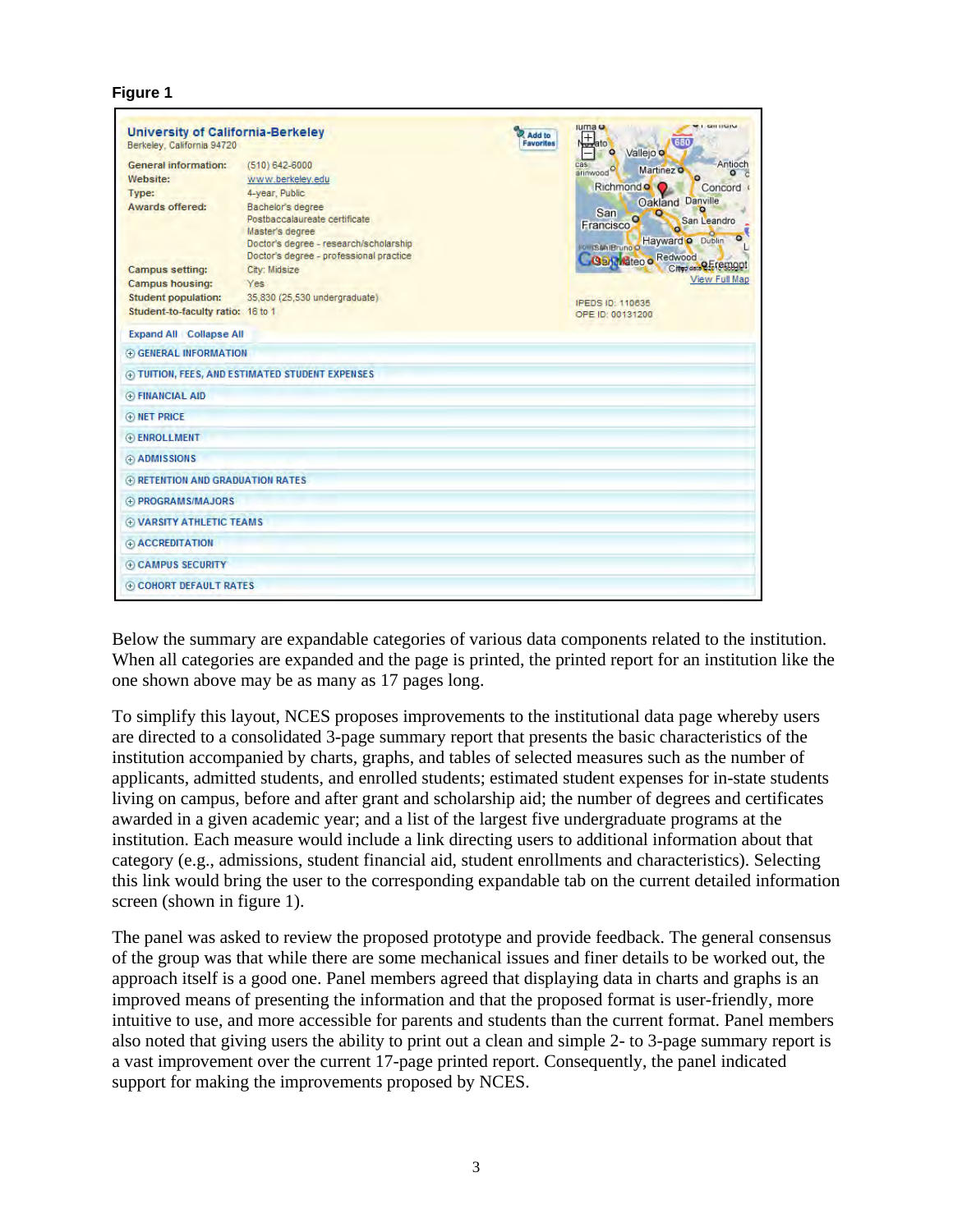However, the group suggested that NCES give additional consideration to the design of the page. Specific suggestions included ensuring that data elements of greatest interest to consumers are displayed first, and streamlining the page to minimize unused space, perhaps by using thumbnail images that expand when clicked to reduce the need for vertical scrolling.

In addition, the panel proposed that the opening page include two tabs: one for the summary report, and one for accessing the existing detailed information screen so that both formats are easily accessible to users. Panel members also suggested that NCES use care in selecting which measures to include in the summary report, noting that some information may not be applicable to all institutional sectors and that different presentation formats may be necessary for different sectors.

Additional ideas included the following:

- Simplifying the student financial aid table and/or displaying these data in chart or graph format for consistency with the rest of the report. Panel members felt that the table as shown in the prototype was difficult to read and suggested reducing the data shown to just the major categories (e.g., grant/scholarship aid, student loan aid) without including details about the type or source of the aid.
- Reviewing the language used throughout the report for clarity. For example, the panel noted that the student financial aid table should state explicitly that the data presented represent estimated *annual* aid.
- Adding percentages to the bars of the Undergraduate Admissions chart.

The panel also requested that NCES consider developing an interface that would further facilitate side-by-side institutional comparisons using the selected summary charts.

The panel also examined the College Navigator search criteria and capabilities and discussed some possible ways of expanding these to give users more options when searching for institutions. Panel members agreed that a search category is needed that allows users to search based on the level of diversity at an institution—specifically distribution by race/ethnicity and distribution by gender. The group agreed that incorporating diversity indicators into the search criteria would provide a meaningful measure for consumers, but the panel could not reach a consensus on how best to implement this without overcomplicating the search options.

Panel members also discussed the idea of expanding the search criteria to be more representative of different types of students. Traditionally, the data available on College Navigator focuses primarily on undergraduate students, with search options customized to the first-time undergraduate experience. The group expressed concern that since the College Navigator audience ranges from high school students enrolling in traditional postsecondary institutions for the first time to adult learners enrolling in distance education programs, it might be necessary to reevaluate the search options with more nontraditional concerns in mind. A number of panelists noted that the population of adult, returning, nontraditional students is increasing, as is the number of students enrolling in distance education, both trends that are likely to continue. Consequently, the panel agreed that to effectively provide consumer information to all students, NCES should consider adding additional search categories relevant to these and other types of nontraditional students.

Finally, the panel discussed the possibility of allowing users to generate "personalized rankings" or of weighting search results based on criteria users indicate are most important to them. The panel expressed concern with ranking institutions in any way because this may introduce false precision into the results or have the unintended consequence of institutions' manipulating data to gain a more favorable ranking. Instead, the panel discussed the possibility of using an algorithm to enable users to place different emphasis on different criteria, or of enabling users to reorganize or refine their search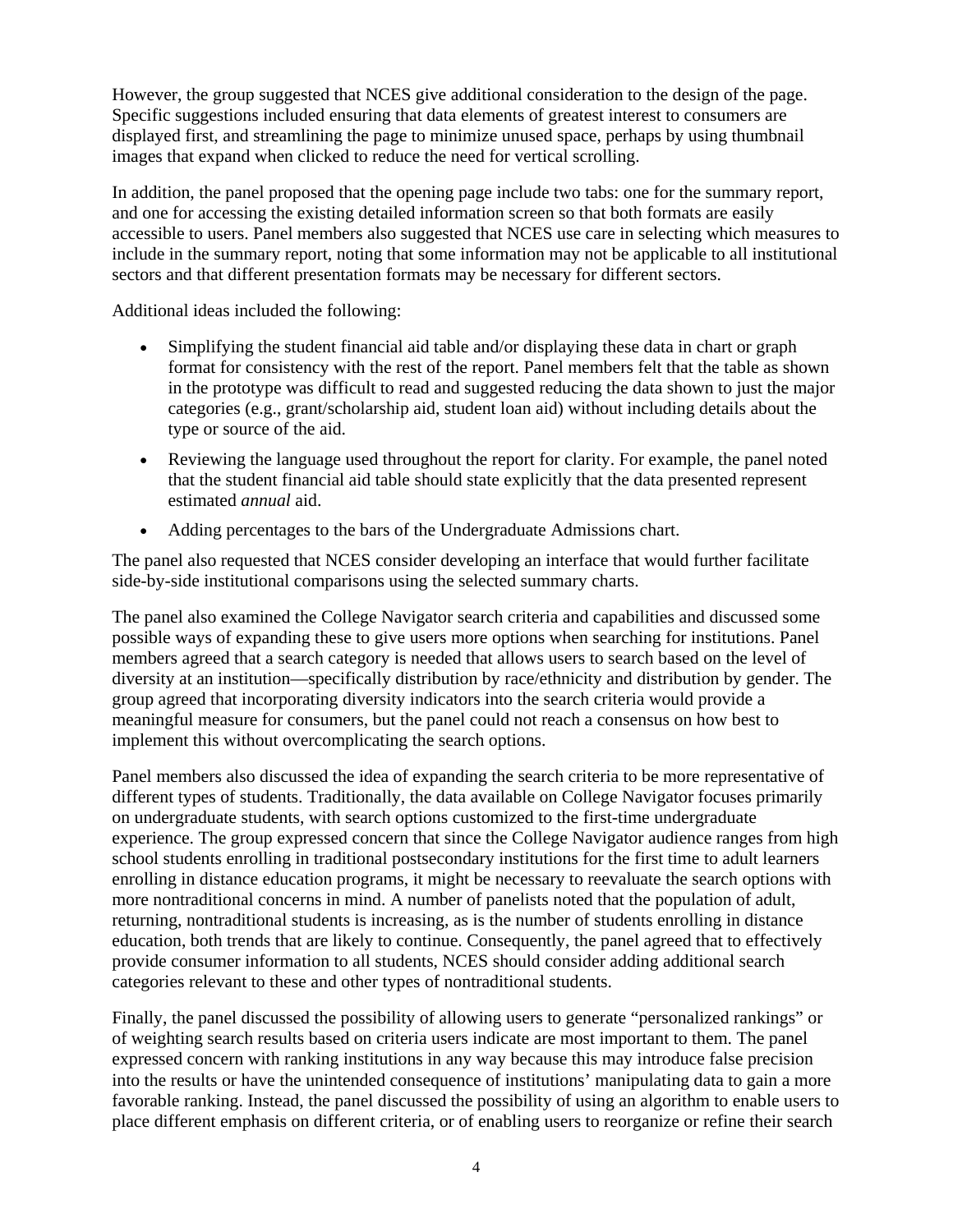results based on specified criteria. As another option, the panel discussed displaying the percentage by which an institution meets the user's search criteria (e.g., "This institution meets 70 percent of your search criteria"). In this case, the results would be presented in a static alphabetized list not able to be sorted by percentage. Ultimately the panel agreed that the College Navigator output function should be revised to allow for sorting or refining of search results; however, no consensus was reached on how this could best be implemented.

# **Discussion Item 2: IPEDS Data Center Planned Improvements**

### *Look Up an Institution*

The panel began its discussion of the IPEDS Data Center features and functions by reviewing the *Look Up an Institution* function. According to data compiled from NCES Site Usage Reports, this is the most frequently accessed function in the Data Center, garnering 30.2 percent of all Data Center page visits during the month of August 2010.

The *Look Up an Institution* function allows users to quickly retrieve data for a single institution using any of three different methods:

- **Institution Profile:** Users can access an automated report containing selected IPEDS data for a chosen institution for the most recent data year. The report can be viewed on screen or downloaded in PDF format.
- **Reported Data:** Formerly referred to as "Forms Facsimile," this option allows users to access current and prior years' IPEDS data as reported by the selected institution on the actual survey forms.
- **Printed IPEDS Data Feedback Reports (DFRs):** Users can view and download current and previous years' printed IPEDS DFRs as provided to the selected institution.

The current usage rate indicates that users are largely satisfied with this section of the Data Center. However, as part of NCES's commitment to continuing to provide users with the most relevant data in the most intuitive structure possible, NCES presented the panel with two prototypes for a proposed new layout for the Institutional Profile page.

Currently, when the Institutional Profile is accessed on screen in HTML format, available subject areas such as admissions, awards/degrees conferred, and student enrollment can be expanded to view the data within a particular component (see figure 2).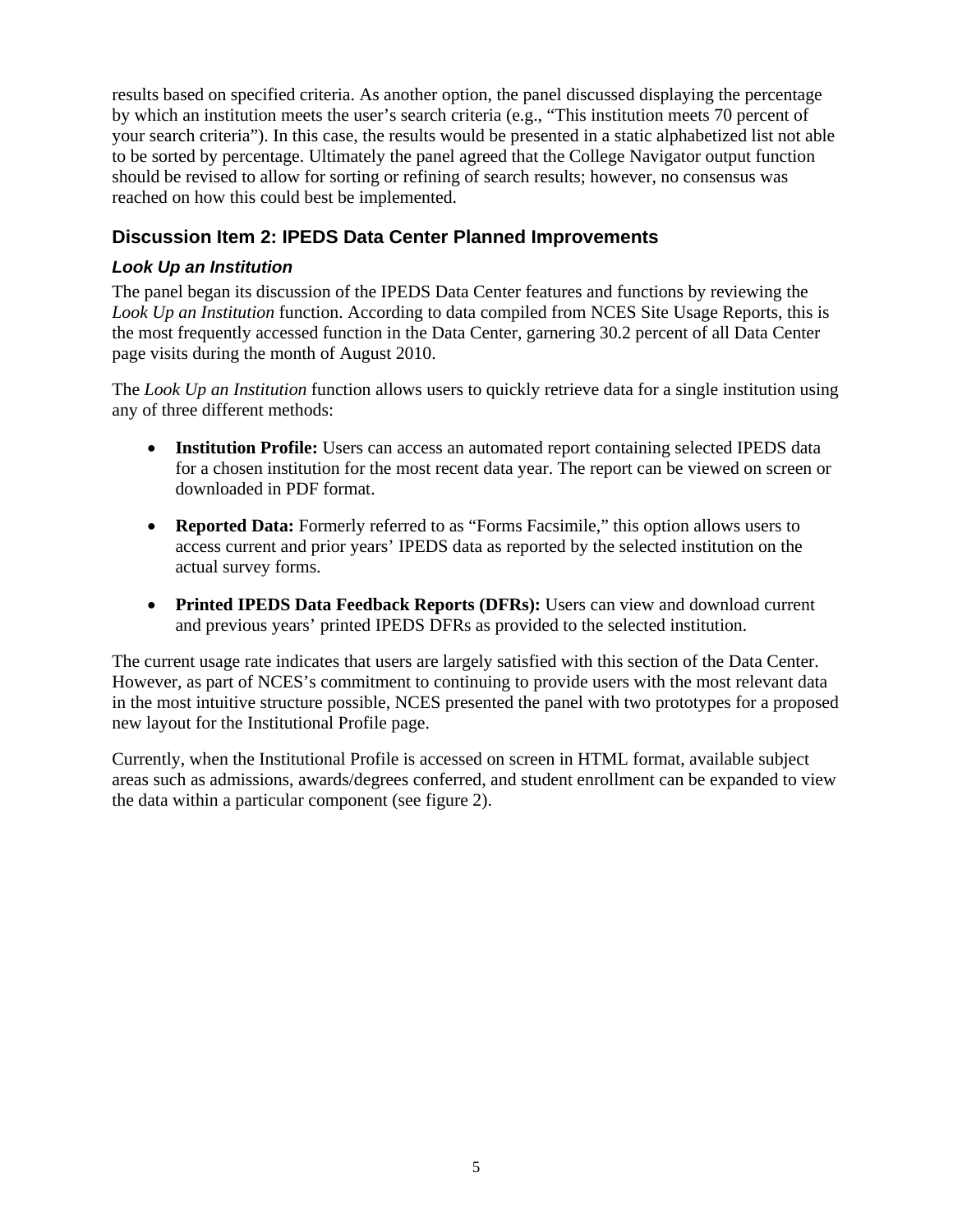#### **Figure 2**

| <b>University of California-Berkeley</b> (change institution)  |                                                         |                   |  |  |
|----------------------------------------------------------------|---------------------------------------------------------|-------------------|--|--|
| <b>Institution Profile Reported data Data Feedback Reports</b> |                                                         | 고<br>Download PDF |  |  |
| <b>General Information</b>                                     |                                                         |                   |  |  |
| <b>Institution Characteristics</b><br>۰                        |                                                         |                   |  |  |
| Sector:                                                        | Public, 4-year or above                                 |                   |  |  |
| <b>Carnegie Classification:</b>                                | Research Universities (very high research activity)     |                   |  |  |
| <b>Campus Setting:</b>                                         | City: Midsize                                           |                   |  |  |
| <b>Title IV Institution:</b>                                   | Participates in Title IV federal financial aid programs |                   |  |  |
| <b>Religious Affiliation:</b>                                  | Not applicable                                          |                   |  |  |
| <b>On Campus Housing:</b>                                      | Yes                                                     |                   |  |  |
| <b>Total dormitory capacity:</b>                               | 7487                                                    |                   |  |  |
| <b>Endowment:</b>                                              | 999,202,000                                             |                   |  |  |
| <b>Endowment Per FTE:</b>                                      | 27,225                                                  |                   |  |  |
| <b>Awards Offered</b><br>٠                                     |                                                         |                   |  |  |
| <b>Financial and Human Resources</b><br>Θ                      |                                                         |                   |  |  |
| <b>Student Financial Aid</b>                                   |                                                         |                   |  |  |
| <b>Admissions</b><br>Θ                                         |                                                         |                   |  |  |
| <b>Enrollment</b><br>o                                         |                                                         |                   |  |  |
| <b>Graduation Rates</b><br>0                                   |                                                         |                   |  |  |
| <b>Award/Degree Conferred</b>                                  |                                                         |                   |  |  |

Two prototypes of the redesigned Institutional Profile were distributed to the panel for review—one representative of an academic reporter and one of a program reporter. The proposed concept is a single data repository that includes charts, graphs, tables, and lists of information relevant to the selected institution.

The panel reviewed and showed support for the concept, agreeing that the proposed format is more readable and user-friendly than the current Institutional Profile. However, panel members noted that while the Data Center has an intended audience of institutional data users and researchers rather than student or parent users, because of its ease of use, this particular feature is often also used by policymakers and the media to quickly look up data for a selected institution. In light of this, the panel suggested that NCES do some additional research to better define the primary audience for this tool and tailor the information in the report as closely as possible to that audience to ensure that the most appropriate and useful data are displayed.

Additionally, in its prototype, NCES included methodology notes at the end of the printed report. Variable definitions and methodology notes have not been included in previous versions of the Institutional Profile. The panel agreed that the notes provide an important annotation to the data and should be included at the end of the printed report. The panel further suggested that this information be integrated into the online version of the report as embedded links to corresponding IPEDS glossary terms and other relevant information. As a final proposal, the panel suggested that, in order to reduce confusion, the new Institutional Profile not be made available until after reporting of the new race/ethnicity categories becomes mandatory for all IPEDS surveys.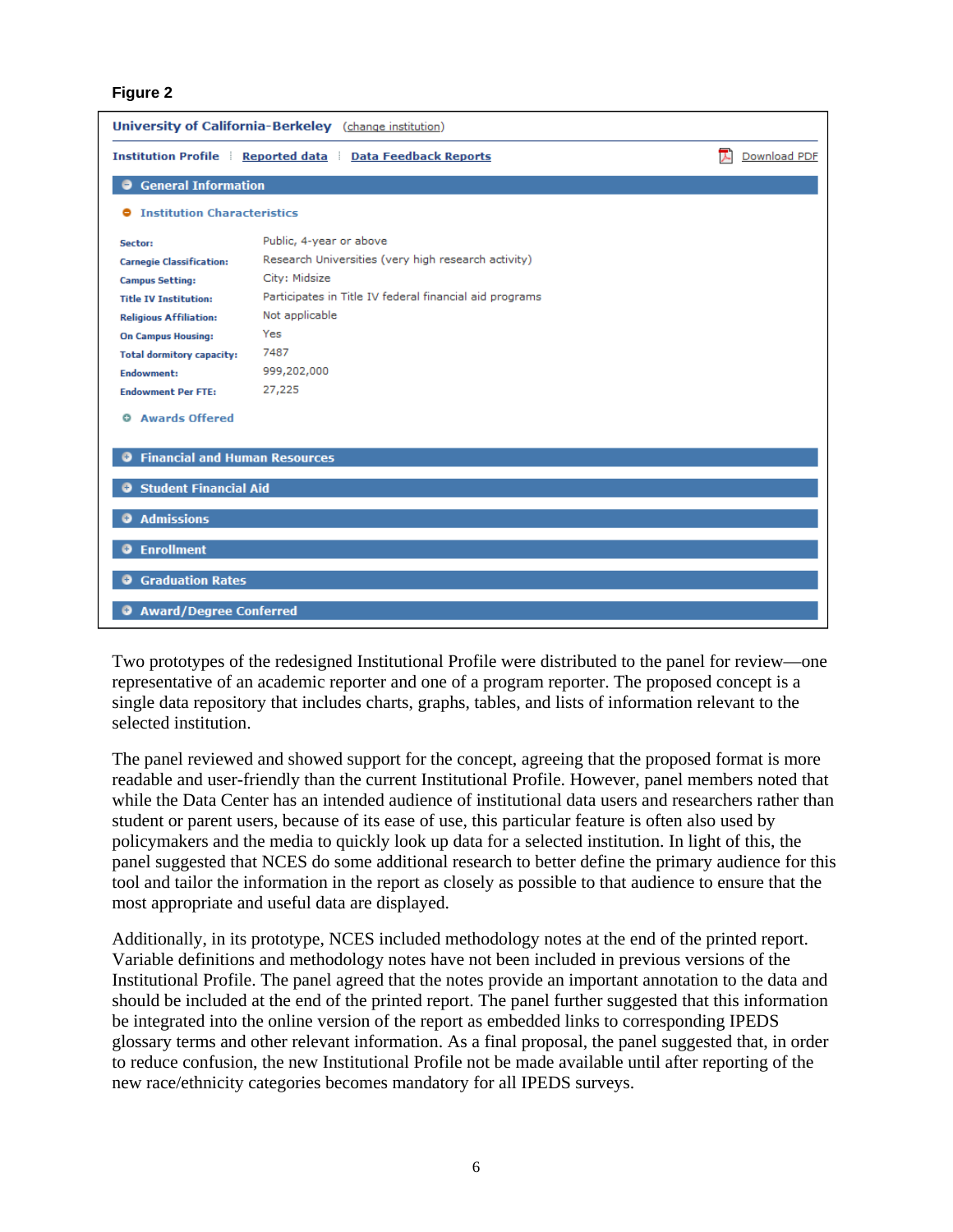### *Compare Institutions vs. Build a Custom Dataset*

The Data Center currently has two functions that serve similar purposes: the *Compare Individual Institutions* function and the *Download Custom Data Files* function. Both allow users to select one or more institutions, variables, and data years to create a custom IPEDS data file. Within each function, the layouts of the variable trees differ, but the general method of variable selection is similar. In addition, both functions allow for a downloadable comma-separated values (CSV) output to be created that can be imported into outside statistical software packages (e.g., Stata, SPSS, and SAS) for further analysis, although the specific output files differ. The *Download Custom Data Files* function produces a multirecord output of subsets of data. For example, if three years of Completions data are selected using this function, the resulting file will contain three subsets of data—one for each year. When using the *Compare Individual Institutions* option, a separate query is produced for each variable. These queries are then combined in the output to produce a single-record file regardless of the number of years selected.

The separation of the two functions in the Data Center is based on the format of the old Peer Analysis System. In PAS, SQL server restrictions forced a limit on the number of institutions that could be included in a comparison group and the number of variables that could be selected using the *compare institutions* functionality (the *build a custom dataset functionality* had no such limitations). However, these limitations are no longer present in the Data Center.

While NCES is interested in preserving the separate functionality of these two tools, users have expressed confusion as to why there are two functions listed on the main menu that appear to have the same purpose. To clear up this confusion, NCES proposed revising the Data Center main menu to consolidate these two menu options into one entry point with two internal tabs or submenu options for choosing between the two functions.

Following a review of both functions, the panel supported this concept. The group further suggested that the tabs include a detailed description of each tool to clarify the differences between the two and aid users in determining which is more useful for their intended output. As a final proposal, the panel suggested that NCES further review the function names and consider revising them to better represent and describe the true functionality of each.

### *Enhanced Statistical Report*

The *Create Group Statistics* function in the Data Center allows users to generate a report containing summary statistics for one or more IPEDS variables for a group of institutions. Results can be viewed on screen in HTML format or downloaded in CSV or Excel format for further analysis.

In the original output, users could designate the following statistics for inclusion in the report:

- $\bullet$  N:
- Sum;
- Minimum:
- Maximum:
- Mean (included by default);
- 25th Percentile;
- Median:
- 75th Percentile: and
- Standard Deviation.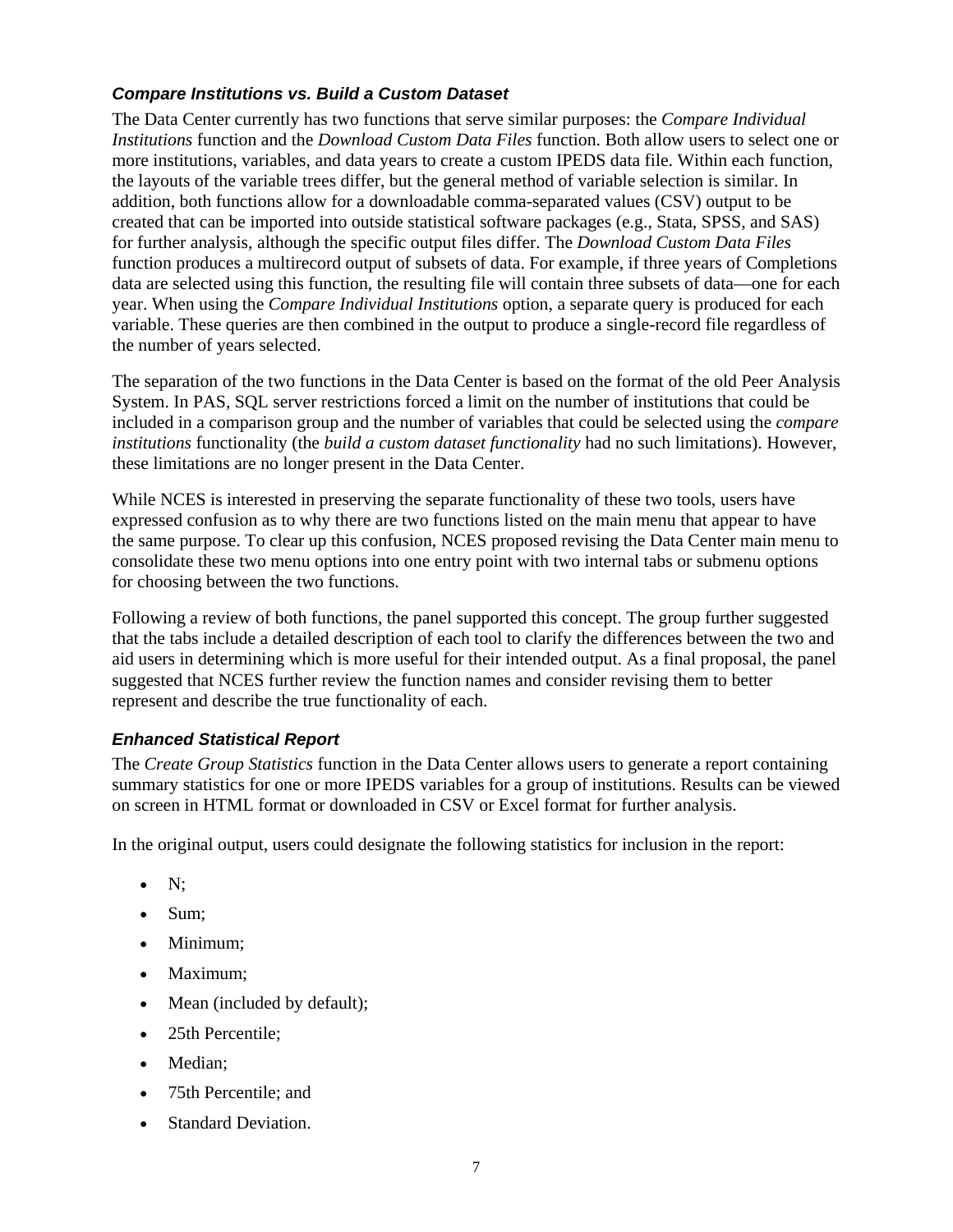NCES recently enhanced the report to include an additional step that enables users to select up to three additional classification variables to obtain separate analyses for subgroups within the comparison group. If this option is selected, the number of observations (N Obs) is added to the list of available statistics for inclusion in the report.

Following a demonstration of the recent enhancements, the panel endorsed the concept, noting that the addition of classification variables is a great new feature ideal for creating pivot tables and Online Analytical Processing (OLAP) tables and cubes. However, the group expressed concerns related to navigation within the tool, specifically the number of questions users must answer in order to generate the report and the need to select variables twice—once for analysis variables and once for classification variables. Panel members felt that the enhanced tool was designed more for users who are already familiar with the system, noting that if the enhancements are intended to help more novice users create useful statistical reports without the need for outside statistical software, NCES should consider ways of simplifying the format for easier navigation.

The panel also questioned the terminology used. The module makes reference to "analysis variables" and "classification variables," but panel members noted that most statistical software applications categorize these items as "measures" and "dimensions." The panel suggested that NCES give further consideration to the definitions of the terms being used to ensure that the language and terminology are appropriate to the technology.

In addition, the panel noted that the addition of "N Obs" to the list of available statistics once classification variables are selected is confusing and easy to miss as currently presented. The panel suggested that this option be removed from the list and instead automatically included in the report by default any time a classification variable is selected. Finally, the panel noted that the Excel download option currently included on the output screen appears to produce an exact replica of the on-screen output. Given the availability of the more useful CSV output option, the panel suggested eliminating the Excel option in order to reduce confusion.

### *IPEDS Table Generator*

As noted in the overview, another planned improvement to the Data Center is development of an online table generator. NCES is concerned with maintaining consistency across its postsecondary data dissemination tools, similar to the way that DAS originally integrated all NCES postsecondary surveys under one consistent interface and command structure. While DAS is still the primary option for producing tables and correlation matrices from IPEDS data, NCES recently replaced DAS with the QuickStats and PowerStats guided table generators for accessing data from its nine postsecondary education sample surveys.

- **QuickStats** is a web-based guided table generator designed to provide fast and easy access to hundreds of frequently used variables from NCES postsecondary sample surveys like NPSAS and BPS. The system utilizes a step-by-step approach and visually intuitive drag-and-drop interface to guide users through the process of creating a simple data table related to a specified area of interest. Tables can be viewed online in HTML format, downloaded to Excel for further analysis, or saved on the NCES server for later review.
- **PowerStats** boasts all of the same features and capabilities as QuickStats, but in a much more powerful framework, which incorporates a regression-based functionality, a complex covariance analysis tool, and access to full datasets composed of thousands of sample survey variables.

The panel was given demonstrations of QuickStats, PowerStats, and a working prototype of the proposed new IPEDS Table Generator, which follows a format similar to that of to the two sample survey table generators described above. The subsequent discussion centered on the value of a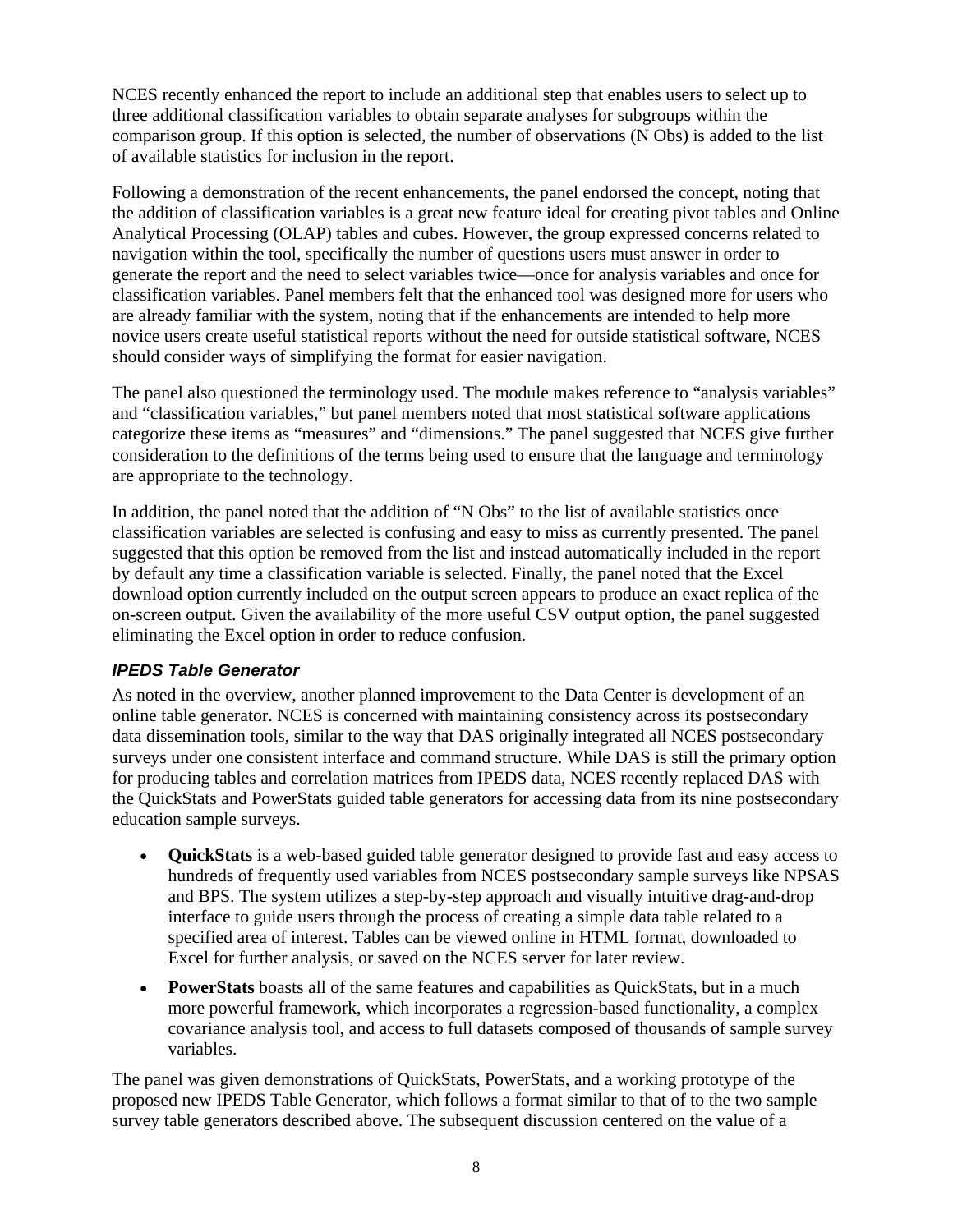QuickStats versus a PowerStats version of the table generator, and how simple or complex the IPEDS Table Generator should be.

The panel noted that the difference between IPEDS and other NCES datasets is that with IPEDS there are other means of accessing the data. Panel members questioned how complex the IPEDS Table Generator needs to be when users can already access raw data through the Data Center and perform these types of analyses themselves. The panel noted that most potential PowerStats users are already proficient with regression-based analysis and already have access to sophisticated statistical software. Based on this, the panel was unsure of the usefulness of a PowerStats tool at this time and suggested that NCES perform additional research to further define the audience for this type of tool.

However, panel members agreed that a QuickStats version of a table generator would be useful, particularly for small institutional research (IR) offices and national associations with smaller staff sizes and budgets. The panel agreed that providing users with a quick and easy means of generating simple tables related to one statistic—particularly if the tool incorporates derived variables and a multiyear capacity—would be of considerable use to both beginning users and more advanced users who perform ad hoc data analysis. Therefore, the panel supported the concept of a simplified table generator similar in format to QuickStats, with a smaller subset of variables and table options than would be available in a PowerStats version in order to maintain ease of use and cater primarily to the of small institutional research (IR) offices and novice users. Panel members also suggested that users might find additional utility in the ability to import existing tables and/or parameters from other sources such as the First Look reports and Compendium tables into the table generator; using these tables as a starting point, they could make modifications or add variables without having to replicate the tables on their own.

#### **Additional Data Center Discussion Items**

As part of the discussion of the IPEDS Table Generator, the panel was given a demonstration of the NCES DataLab website, which houses QuickStats, PowerStats, and an additional "Library" option from which users can access existing tables and figures developed by NCES. In addition to providing NCES-generated tables, PowerStats allows users to build an online library of their work and to store tables and figures to upload in subsequent sessions. Users can save their tables in two ways: by downloading the tables onto their computer hard drive in a zipped CSV format and uploading the CSV during a subsequent session; or by saving tables to the NCES server. When saving to the NCES server, users are provided with a URL to retrieve their data during future sessions.

The DataLab Library allows for users to share user-generated tables with other PowerStats users. These tables contain a disclaimer indicating that they are user-generated items and are *not* tables or figures released by NCES. Each table published by NCES is required to undergo a process of statistical review, whereas user-generated tables are not held to any particular set of standards or review.

The panel discussed the idea of creating a similar community of data users for IPEDS, with a library for sharing tables, derived variables, and other relevant data items. NCES noted that if the panel were to adopt the proposed table-sharing library, all potential users would have to opt in to the system by requesting a login ID and password, similar to the process of becoming a DAS Power User, so the table library would not be a completely open forum.

The panel agreed that establishing a library of user-defined tables and derived variables would be worthwhile and useful for the IPEDS data user community. Many data users have expertise in specific sectors, and allowing less experienced users to draw upon this knowledge through gaining access to their products would be a valuable resource for the higher education community. Panel members noted that while this type of forum would be particularly useful to smaller schools and to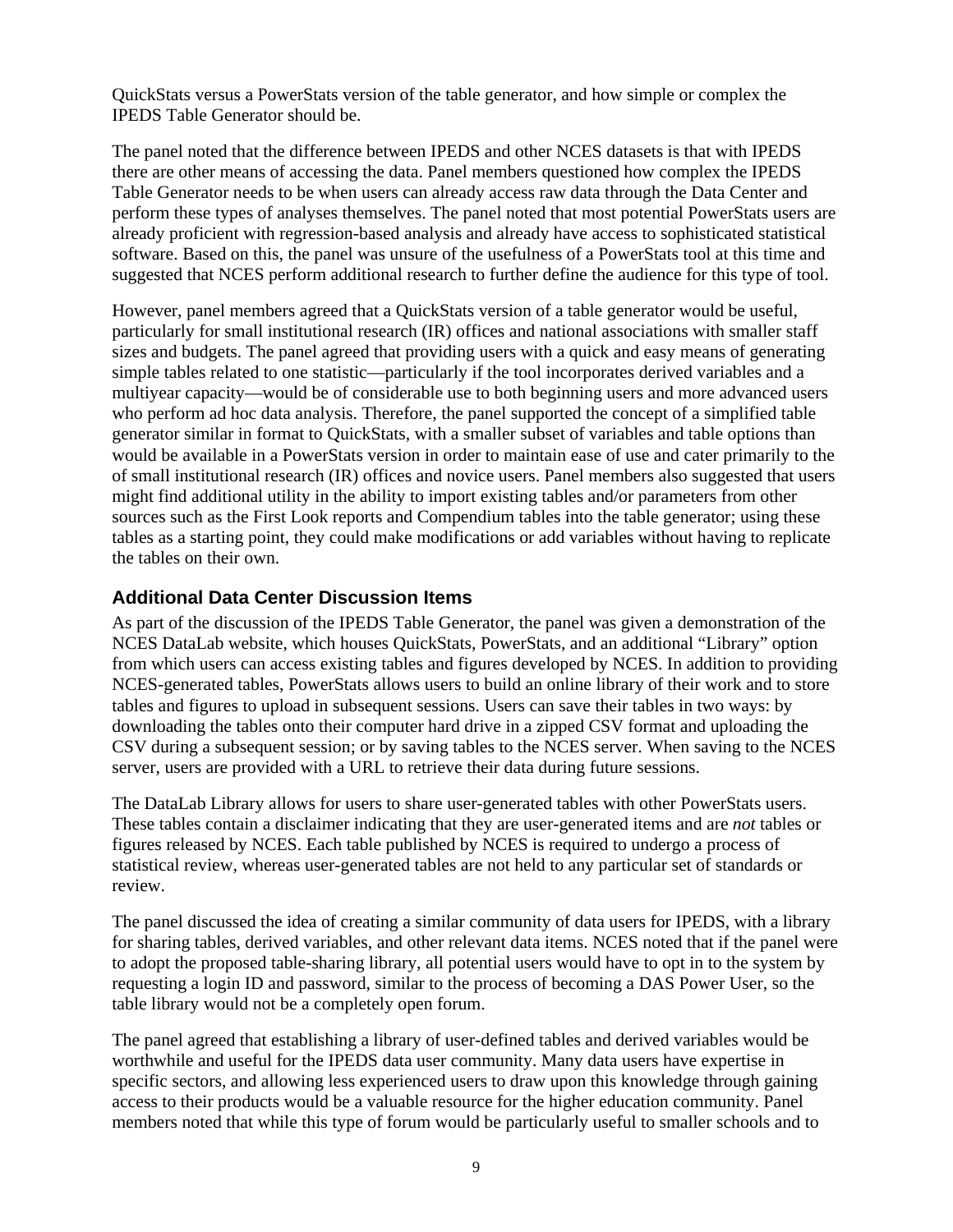novice users who could benefit from knowledge shared by more experienced users, those at larger IR offices may benefit as well. Although they may have greater resources at their disposal, advanced users would benefit from the ability to share and discuss their derived variables, code, and categorical groupings with a peer community in order to solicit feedback from other expert data users.

Panel members expressed concern related to lack of oversight and editorial control over what is posted, noting that the validity of the library depends entirely on the credibility of the user community. It was further noted that without editorial control, a table of disputable quality could have unintended policy implications. In response to this, the panel discussed the idea of allowing other users within the community to post ratings of shared items. This option would allow the community to evaluate a posted table in terms of quality or usefulness. The panel noted that ratings would allow for items to be vetted by the user community that would otherwise not undergo any type of quality review. However, the panel expressed concern about the inherent disorganization of existing rating systems within peer tools, noting that tables could be inappropriately applied ratings by users who do not understand the context of the data.

The panel also recognized that similar attempts at creating shared table libraries have failed to generate widespread interest for a variety of reasons. However, the consensus of the group was that despite the obstacles in place, the concept of creating an IPEDS data user community and library of user-defined tables and derived variables is good and should be explored further by NCES.

Finally, the panel suggested that NCES examine the language used throughout the Data Center, particularly the main menu and function names and descriptions, and make an effort to simplify and clarify the language wherever possible. Specifically, the panel suggested that NCES better distinguish between a "report" and a "file" and use simplified, standard language within each function. Panel members also felt that there was room for improvement in the naming of the main menu options and the language used to identify and describe each function.

# **Discussion Item 3: First Look Reports**

NCES publishes a series of First Look reports to introduce new data through the presentation of tables containing descriptive information. These First Look reports are published annually, highlighting key findings from each IPEDS data collection cycle. In addition to the First Look tables, NCES creates many more tables using IPEDS data. These Compendium tables contain more detailed information related to the various topics covered by the IPEDS surveys.

NCES is concerned with maintaining a balance between providing relevant and useful First Look reports and timely release of IPEDS data, facilitated by the small number of tables included in the reports. To address this concern, panel members were divided into three small discussion groups, each tasked with reviewing a specific report from the most recent series of First Look and Compendium tables: Fall, Winter, and Spring. Each group was asked to examine the report, considering the following questions:

- *(1) Do the tables in the most recent First Look reports present the most important and relevant data collected in the survey under discussion?*
- *(2) If not, should the tables be revised or replaced?* 
	- *a. If revised, how should the table be changed?*
	- *b. If replaced, what table should be included?*
- *(3) Are the Selected Findings highlighting the most important data in the tables?*
- *(4) Are there additional tables that should be included in the Compendium?*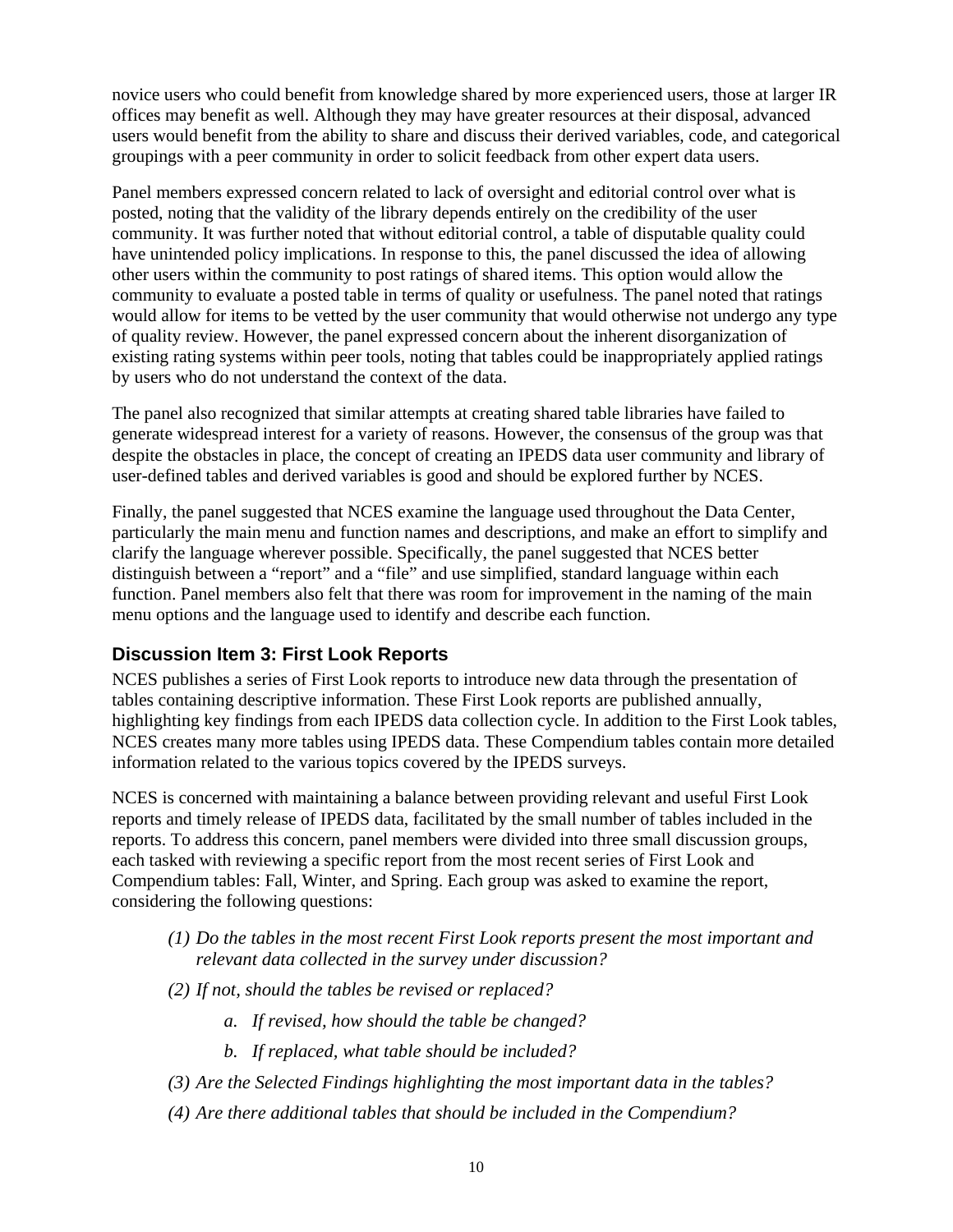At the conclusion of small group discussion, the TRP reconvened to discuss each group's findings.

#### *Group 1 Findings: Fall First Look and Compendium Tables*

The Fall First Look report reviewed by the group presents findings from the IPEDS Fall 2009 data collection, which included three survey components: Institutional Characteristics for 2009-10; Completions, covering the period July 1, 2008, through June 30, 2009; and 12-month Enrollment, covering 2008-09. Below are the group's findings:

- All tables. The group opened discussion first by noting that some, but not all, tables include a totals row for all institutions. When appropriate and relevant, the group suggested that NCES include a total for all institutions.
- **Table 2: Number and percentage distribution of Title IV institutions, by control of institution, degree-granting status, and highest level of offering: United States, academic year 2009-10**
	- o **Discussion item 1:** The group questioned how NCES defines the highest level of offering between the three doctor's degree offerings:
		- doctor's degree—research/scholarship
		- doctor's degree—professional practice
		- doctor's degree—other

The group noted that the order of listing doctor's degrees implies a hierarchy within the doctor's degree offerings. Therefore, doctor's degree—other could be interpreted as the highest level of offering within the doctoral categories. The group expressed concern because many public research institutions opt not to use this category when reporting to IPEDS. Consequently, the group requested that NCES examine collapsing the three doctoral degrees into one general doctor's degree category for Table 2 in future reports. To maintain consistency and preserve trend data, the group noted that NCES could include the three doctor's degree offerings as subcategories to the collapsed doctoral degree category.

o **Discussion item 2:** The group examined the redundancy that exists in table 2. Consider this example: because the table subdivides highest level of offering by degree-granting and nondegree-granting status, the number of associate's degree offerings shown in the associate's degree total column (1,371) is the same as the number of associate's degree offerings shown in the degree-granting subtotal (1,371). The group suggested that NCES consider reorganizing table 2 to show the highest level of offering for *all* institutions and then divide degree-granting and non-degree granting subcategories by award level, when appropriate. For example:

#### **All institutions**

Less than 1 year At least 1 but less than 2 years Degree-granting Non-degree-granting Associate's degree At least 2 but less than 4 years Degree-granting Non-degree-granting Bachelor's degree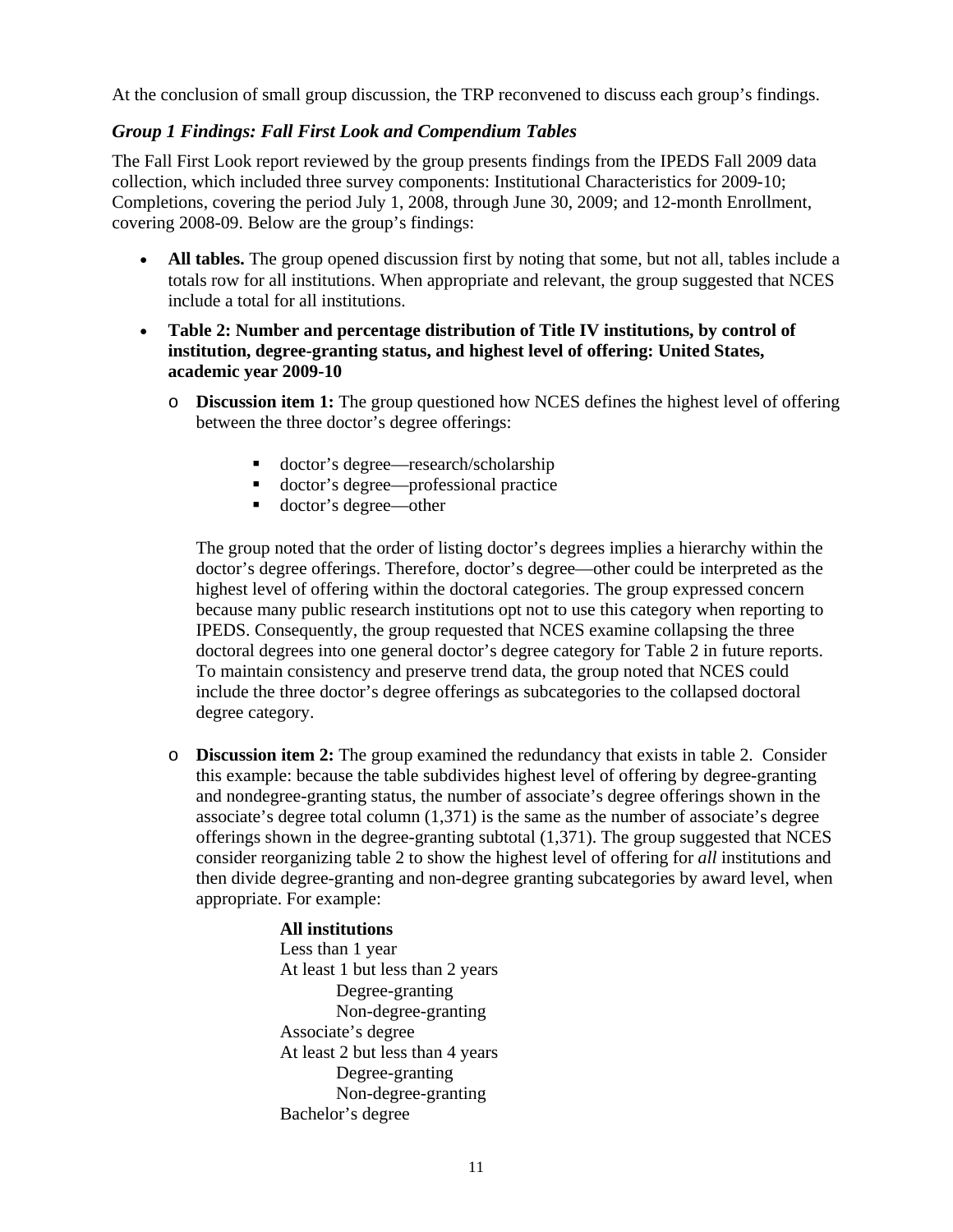Post-baccalaureate certificate Degree-granting Non-degree-granting Master's degree Post-master's certificate Degree-granting Non-degree-granting Doctor's degree—research/scholarship Doctor's degree—professional practice Doctor's degree—research/scholarship and professional practice Doctor's degree—other

- **Table 4: Average and median tuition and required fees, percentage change in average and median tuition and required fees, and number of institutions reporting academic year tuition and required fees, measured in constant 2009-10 dollars, for full-time students at Title IV institutions, by student level, sector, and residency: United States, academic years 2000-01, 2003-04, 2006-07 and 2009-10** 
	- o **Discussion item 1.** The group noted that the second page of table 4 is the count of institutions, which provides the denominator of institutions used to calculate the average. The panel questioned the usefulness of providing these data in the table and suggested that unless it was added as a request of internal reviewers of the table, the second page should be eliminated. If NCES is required to include an institution count, the page orientation should be changed to landscape to allow space in the chart to list the number of institutions alongside the average tuition and required fees, and percent change 2000- 01 to 2009-10 on one page.
	- o **Discussion item 2:** The group agreed that it would be useful and relevant to include an annualized percentage change in average tuition and fees in addition to the 10-year percentage change already included. They suggested that NCES explore including this measure in future reports.
	- o **Discussion item 3:** The panel suggested that NCES explore the usefulness of adding an in-district measure of average tuition and required fees for public institutions.
- **Table 5: Average components of academic year price of attendance and percentage change in average components of price of attendance, measured in constant 2009-10 dollars, for full-time, first-time degree/certificate-seeking undergraduates at Title IV institutions, by level and control of institution, residency, and student housing: United State, academic years 2007-08 and 2009-10** 
	- o **Discussion item 1:** Revising "percent change" in the subheading to "2-year percent change" provides an important clarification that may otherwise be overlooked. The group suggested that NCES make this distinction in the subheading for all three columns.
	- o **Discussion item 2:** The group expressed concern that 4-year, 2-year, and less-than-2-year levels may not be the most appropriate way to show averages by level. Instead, the panel suggests using institutional category or collapsed institutional category to separate the levels.
- **Table 6: Average academic year price of attendance and percentage change in average price of attendance, measured in constant 2009-10 dollars, for full-time, first-time degree/certificate seeking undergraduates at Title IV institutions, by level and control of institution, student housing and residency: United State, academic years 2007-08 and 2009-10**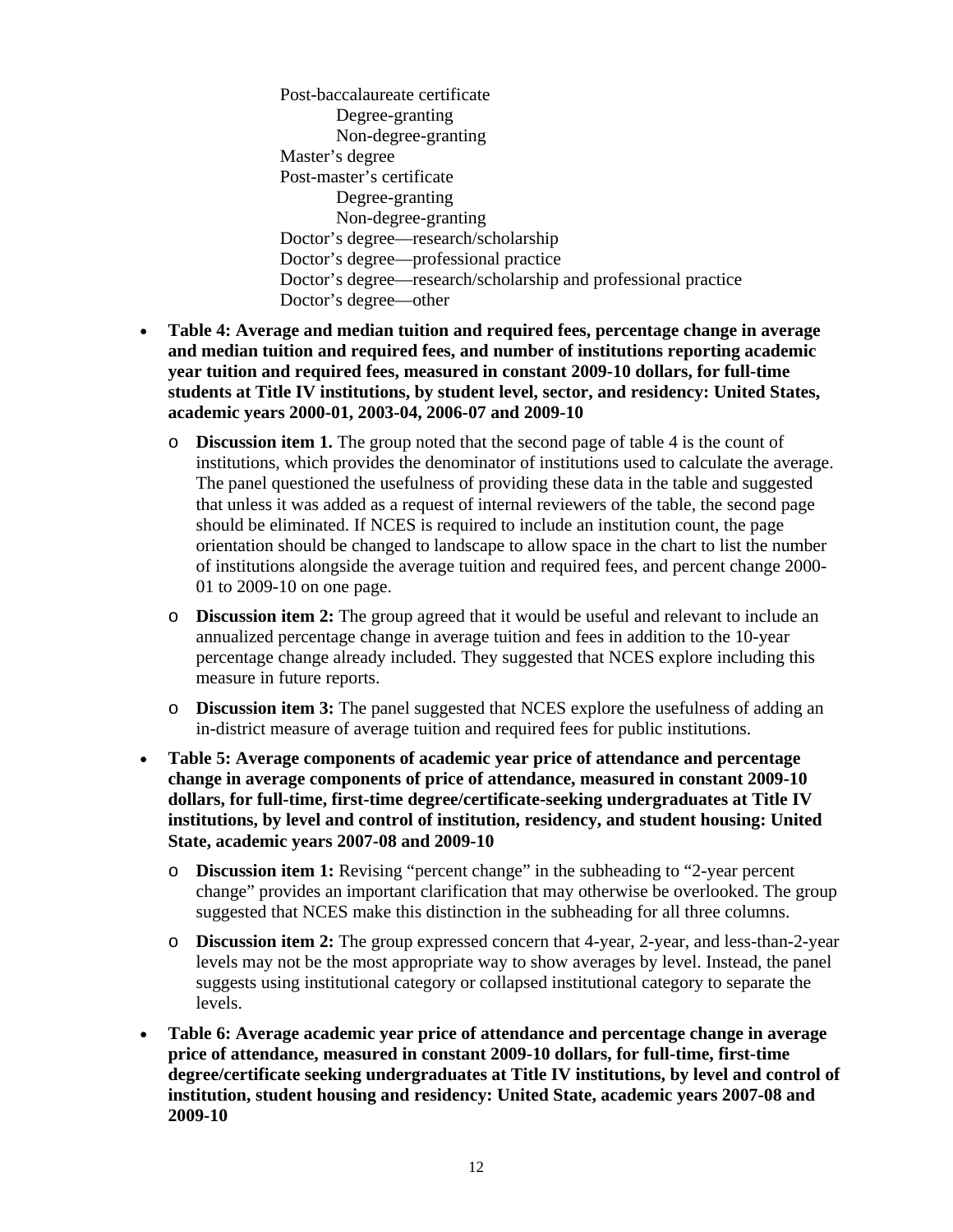- o **Discussion item 1:** The group discussed including measures other than the central tendency because the central tendency does not give a sense of the distribution. It was the sense of the group that the distribution may be of more interest than the mean and that, instead, NCES should investigate using a quantile approach for this table. Table 6 could also be expanded to show the percentage of price that is tuition and fees or a ratio of instate to out-of-state.
- o **Discussion item 2:** The group expressed concern that 4-year, 2-year, and less-than-2-year levels may not be the most appropriate way to show averages by level. Instead, the panel suggested using institutional category or collapsed institutional category to separate the levels.
- **Table 7: Number and percentage distribution of degrees conferred at Title IV institutions, by control of institution, level of institution, gender, race/ethnicity, and degree level: United States, academic year 2008-09**. The group noted that showing all award levels would be a relevant and useful addition to table 7. The panel suggested that NCES add all award levels to this table or include an additional Completions table that shows the number and percentage of awards conferred at Title IV institutions, by control of institution, level of institution, gender, race/ethnicity, and award level.
- **Table 9: The 10 largest programs of study for men and women at 4-year Title IV institutions, by level of degree and program of study: United States, academic year 2008-09**
	- o **Discussion item 1:** The group acknowledged that variation exists in how institutions define programs by Classification of Instructional Programs (CIP) level. For example, not all institutions may code a general doctor's degree in psychology as Psychology, General (CIP 42.0101), and the panel noted that determining largest programs by the 6-digit CIP may not be the most useful determination of largest program for the purposes of table 9. Consequently, the panel suggested determining largest program by aggregating at the 4 digit CIP rather than 6-digit CIP to show broader programs of study.
	- o **Discussion item 2:** The panel suggested further refining table 9 by including subassociate award levels.

### *Group 2 Findings: Winter First Look and Compendium Tables*

The Winter First Look report reviewed by the group presents findings from the Human Resources component of the IPEDS Winter 2008-09 collection. The HR component consists of the following three sections: Employees by Assigned Position for fall 2008, Fall Staff for fall 2008, and Salaries for academic year 2008-09.

During discussion, the group agreed that the tables included in the First Look reports are the most appropriate tables and did not suggest any further revisions to the Winter First Look reports or Compendium tables. The panel discussed revisions to the tables but withdrew the proposals after it was determined that the suggested revisions would delay data release. The panel did suggest that NCES include an indication in the table notes that salary data for non-medical employees are not included in the tables.

The group noted that entities that use HR data in their own publications cannot officially release their publications until NCES publishes First Look reports. Therefore, the group suggested that NCES send a notification 1 week before the First Look reports are published to provide outside groups advance notification of the release date. This would allow these groups to schedule their report publication date to coincide with the release of First Look reports.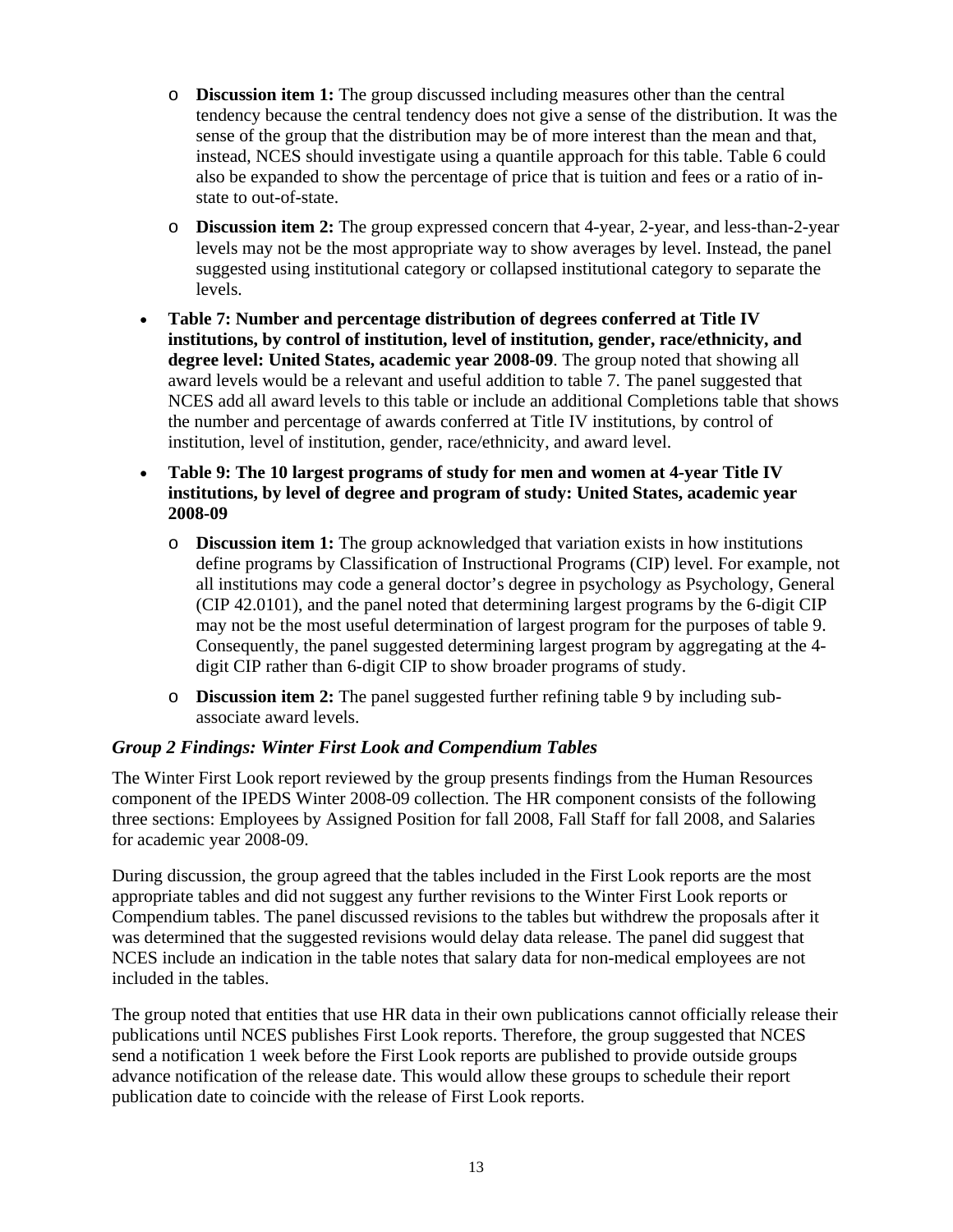#### *Group 3 Findings: Spring First Look and Compendium Tables*

The Spring First Look report reviewed by the group presents findings from the IPEDS Spring 2009 data collection. This collection had five components: Student Financial Aid for full-time, first-time degree/certificate-seeking undergraduate students for 2008-09; Fall Enrollment for 2008; Graduation Rates within 150 percent of normal program completion time for full-time, first-time, degree/certificate-seeking undergraduates beginning college in 2002 at 4-year institutions or in 2005 at less-than-4-year institutions; Graduation Rates within 200 percent of normal program completion time for full-time, first-time degree/certificate-seeking undergraduate students beginning college in 2000 at 4-year institutions or in 2004 at less-than-4-year institutions; and Finance for fiscal year 2008.

The group focused on the Compendium tables and suggested that instead of releasing Compendium tables in three series at three distinct points during the year, NCES should release one Compendium for all components once per collection year. The group noted that a typical user unfamiliar with IPEDS would probably search the Compendium table list by subject, rather than component. In the current layout, users must be familiar with each particular survey component and its corresponding collection in order to access the correct report. The group suggested that NCES organize Compendium tables by content rather than by fall, winter, and spring.

The panel pointed out that Compendium tables and First Look reports are static files and suggested that NCES make the Compendium web-based and interactive. The panel mentioned the utility in an online search feature that would allow users to search for tables by subject matter or survey component. A model for categorizing tables by subject in a searchable Compendium spreadsheet was presented to the panel. Tables in the spreadsheet were sorted by the type of data displayed. Users would first select the component or broad subject category and then be presented with a subcategory list specific to the subject selected to further narrow down the list. For example, if Enrollment were selected as the subject category, only subcategories pertaining to enrollment would be generated in the subcategory selection.

The panel also discussed the need to use broad language within the categories and suggested grouping the Institutional Characteristics, Finance, and Human Resources surveys into an "about the institution" category and grouping the Completions, 12-month Enrollment, Fall Enrollment, Graduation Rates, and Student Financial Aid surveys into an "about students" category. The panel agreed that the example presented is a good first step, but NCES should also explore adding a keyword search. The panel did not offer a definitive solution about the online search feature specifics, but they agreed that NCES should take steps to simplify searches for Compendium tables. Specifically, instead of organizing Compendium tables by survey structure, NCES should group the tables using broader categories.

A panelist suggested that trusted tables from the proposed table generator could be included as a supplement to the Compendium tables and organized and hosted in a Compendium Data Center. NCES noted that changing the format of the tables may violate the statistical standards that are required of NCES publications.

### **What Are the Implications of These Suggestions?**

There are no new reporting requirements for institutions as a result of this panel. If the suggestions discussed above are implemented, the IPEDS publications and web tools will be modified in 2011 to incorporate the suggestions of the TRP for improving College Navigator, the Data Center features and functions, and the First Look reports and Compendium tables.